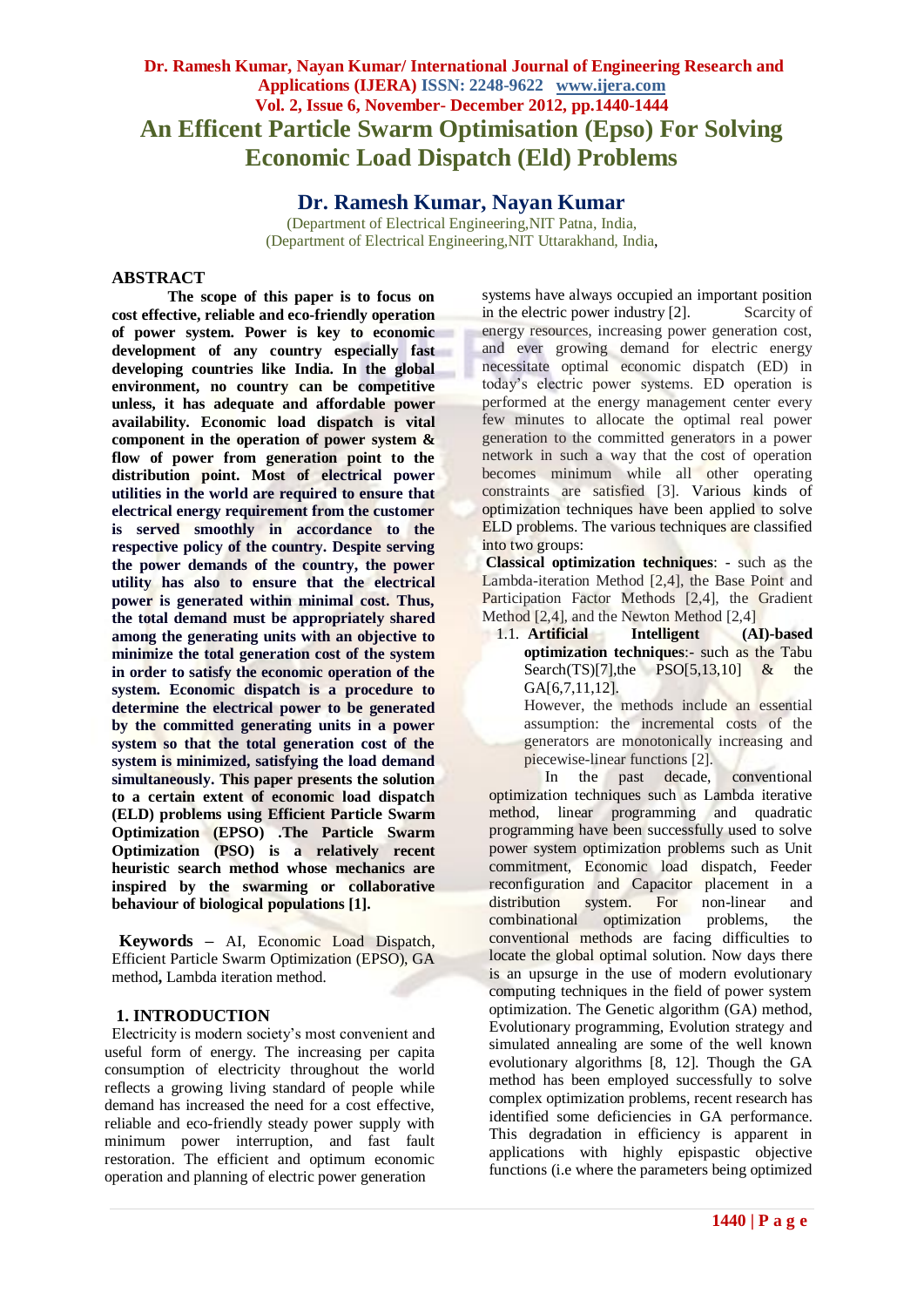are highly correlated). The crossover and mutation operations cannot ensure better fitness of offspring because chromosomes in the population have similar structures and their average fitness is high towards the end of the evolutionary process. Moreover, the premature convergence of GA degrades its performance and reduces its search capability that leads to a higher probability for obtaining a local optimum [9].

One of the evolutionary algorithms that have shown great potential and good perspective for the solution of various optimization problems is EPSO.

The EPSO technique can generate highquality solutions within shorter calculation time and stable convergence characteristics than other stochastic methods [5].

This paper proposes the application of EPSO method for solving the economic load dispatch problems of three unit power system.

# **2. MATHEMATICAL MODEL OF THE ECONOMIC DIAPATCH PROBLEM**

#### **2.1 Basic Concept of Economic Dispatch Formulation**

The Economic Load Dispatch (ELD) is used to find the optimal combination of generators output so as to minimize the total fuel cost satisfying several constraints. The problem is to minimize the total fuel cost which is formulated as the sum of the cost function of each generator, which must satisfy the objective function: Mathematically it can be represented as [2]

Minimize: ………………………..1 Where  $F_t = \sum_{i=1}^n A_i P_i^2 + B_i P_i + C_i$ 2

*1) Real Power Balance Equation* The power balance equation,

………………………………3 The total Transmission loss,

………………………………….4 *2) Unit Operating Limits*

There is a limit on the amount of power which a unit can deliver. The power output of any unit should neither exceed its rating nor it should be below that is necessary for stable operation. Generation output of each unit should lie between

maximum and minimum limits. The corresponding inequality constraints for each generator are; P.

$$
P_{gi}^{min} \le P_{gi} \le P_{gi}^{max},
$$
  
for  $i = 1,2,3,4,5,6,7,8...$  .......n

## **3. EFFICENT PARTICLE SWARM OPTIMIZATION(EPSO)**

Particle swarm optimization (PSO) is a population based stochastic optimization technique

developed by Dr. Ebert and Dr. Kennedy in 1995, inspired by social behaviour of bird flocking or fish schooling [5]. Suppose the following scenario: a group of birds are randomly searching food in an area. There is only one piece of food in the area being searched. All the birds do not know where the food is. But they know how far the food is in each iteration, so what's the best strategy to find the food. The effective one is to follow the bird, which is nearest to the food. PSO learned from the scenario and used it to solve the optimization problems. In PSO, each single solution is a "bird" in the search space. We call it "particle". All particles have fitness values, which are evaluated by the fitness function to be optimized, and have velocities, which direct the flying of the particles. The particles fly through the problem space by following the current optimum particles.

Let  $x$  and  $y$  denote a particle co-ordinate and its corresponding flight speed in a search space respectively. Therefore, each i<sup>th</sup> particle is treated as a volume less particle, represented as  $x_i = (x_{i1}, x_{i2})$  $\dots x_{id}$  in the d-dimensional space. The best previous position of the ith particle is recorded and represented as  $p_{besti} = (p_{besti1}, p_{besti2}, \ldots, p_{bestid})$ . The index of the best particle among all the particles is treated as global best particle and is represented as  $g_{bestd}$ . The rate of velocity for particle  $i$  is represented as  $v_i = (v_{i1}, v_{i2} \ldots \ldots \ldots v_{id})$ . The modified velocity and position of each particle can be calculated using the current velocity and the distance from p<sub>bestid</sub> to g<sub>bestd</sub> as shown in the following formulas,

………………5 ……………………6

In the above equation,

 $C_1$  is called self-confidence range; (1.5, 2)  $C_2$  is called swarm range;  $(2, 2.5)$ Rand ( )\* $(g^{best}_{d} - P_{gid}^{(t)})$  is called swarm influence  $v_i^{(t)}$  is the velocity of i<sup>th</sup> particle at iteration 't' must lie in the range  $V_d^{min} \le v_{id}^{(t)} \le V_d^{max}$ 

 $V_d$ <sup>max</sup> was often set at 10-20% of the dynamic range on each dimension

In general, the inertia weight  $\omega$  is set according to the following equation:

$$
\omega = \omega_{max} - \frac{\omega_{max} - \omega_{min}}{iter_{max}} \times iter \quad .........7
$$

Where,

ω - Inertia weight factor

 $\omega_{\text{min}}$  - maximum value of weighting factor

 $\omega_{\text{max}}$  - minimum value of weighting factor

itermax - maximum number of iterations

iter - current number of iteration

The following property of EPSO explains its advantages: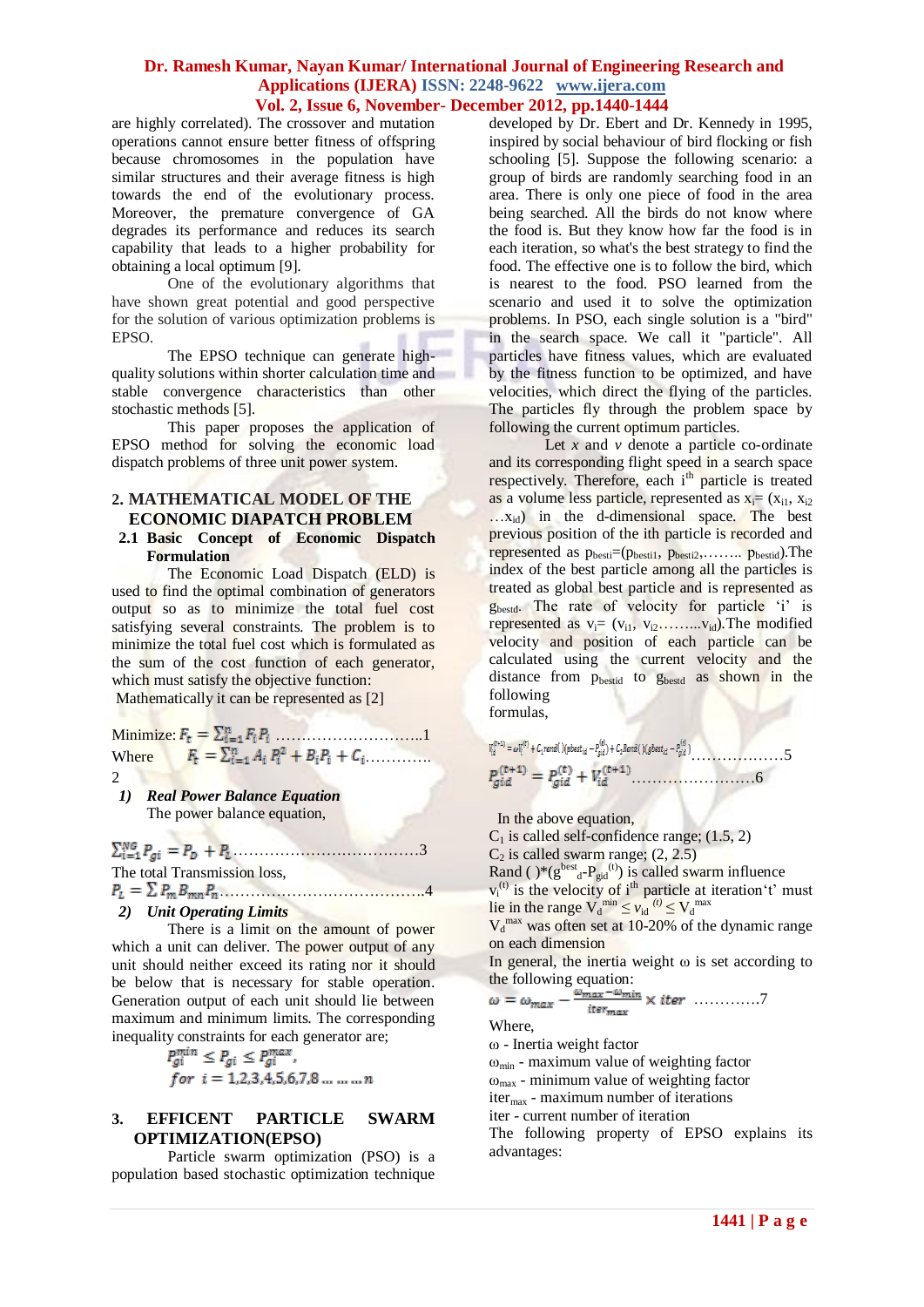• Generally good at finding acceptable solutions to

a problem reasonably quickly

• Free of mathematical derivatives

• No gradient information is required

- Free of restrictions on the structure of the evaluation function
- Fairly simple to develop
- Do not require complex mathematics to execute

• Able to vary not only the values, but also the structure of the solution

• Get a good set of answers, as opposed to a single optimal answer

• Make no assumptions about the problem space

• Blind without the fitness function. The fitness function drives the population toward better

• Solutions and is the most important part of the algorithm.

• Not guaranteed to find the global optimum solutions

• Probability and randomness are essential parts of **GA** 

• Can by hybridized with conventional optimization methods

• Potential for executing many potential solutions in parallel

• Deals with large number of variables

• Provides a list of optimum variables

## **4. IMPLEMENTATION OF THE EFFICENT PARTICLE SWARM OPTIMIZATION ALGORITHM FOR ECONOMIC DISPATCH PROBLEM**

The EPSO algorithm was utilized mainly to determine the optimal allocation of power among the units, which were scheduled to operate at the specific period, thus minimizing the total generation cost. Any optimization process is applied to the ELD problem considering some constraints.

In this work two different constraints are considered. Among them the equality constraint, summation of all the generating power must be equal to the load demand and the inequality constraint, the powers generated must be within the limit of maximum and minimum active power of each unit.

In this work economic load dispatch problem considered, can be classified in two different ways.

1. Economic load dispatch without considering the transmission line losses

2. Economic load dispatch considering the transmission line losses.

#### **RESULT ANALYSIS AND DISCUSSION**

Three unit Power system results of EPSO and Genetic Algorithm (GA) are compared with the Lambda Iteration method. In the first case transmission losses are neglected.

The cost characteristics of the three units

 $F_1 = 0.00156 P_1^2 + 7.92 P_1 + 561 Rs/Hr$  $F_2 = 0.00194P_2^2 + 7.85P_2 + 310RS/Hr$  $F_2 = 0.00482P_2^2 + 7.97P_2 + 78RS/Hr$ . The unit operating ranges are:  $100 \le P_1 \le 600 \; MW$  $100 \le P_2 \le 400 \, MW$  $50 \le P_{2} \le 200MW$ For minimum cost optimum solution:  $dF_1$  $= 7.92 + 0.00124 P_1 = \lambda$  $dP_1$  $dF_2$  $= 7.85 + 0.00388P_2 = \lambda$  $dP_2$  $dF_3$  $= 7.97 + 0.00964 P_3 = \lambda$  $dP<sub>2</sub>$ For the system loads of  $P_D$ = 450MW, 858MW, 700MW, 800MW, 900MW **EPSO Method Parameters:**  $c_1 = c_2 = 2.01$ Population size  $= 10$ The maximum value of w is chosen 0.9 and minimum value is chosen 0.4 **GA Method Parameters**

 $Chromosomes$  size  $=10$ string length  $=10$ Crossover operation  $=0.8$ 

|                                                                        | Comparison of cost in three<br>different methods without |      |                              |           |     |           |
|------------------------------------------------------------------------|----------------------------------------------------------|------|------------------------------|-----------|-----|-----------|
|                                                                        | 10000                                                    |      | loss                         |           |     |           |
|                                                                        | 9000                                                     |      |                              |           |     |           |
|                                                                        | 8000                                                     |      |                              |           |     |           |
|                                                                        | 7000                                                     |      |                              |           |     |           |
| Coct in Bollis                                                         | 6000                                                     |      |                              |           |     |           |
|                                                                        | 5000                                                     |      |                              |           |     |           |
|                                                                        | 4000                                                     |      |                              |           |     |           |
|                                                                        | 3000                                                     |      |                              |           |     |           |
|                                                                        | 2000                                                     |      |                              |           |     |           |
|                                                                        | 1000                                                     |      |                              |           |     |           |
|                                                                        | 0                                                        | 450  | 585                          | 700       | 800 | 900       |
|                                                                        |                                                          | MW - | MW                           | <b>MW</b> | MW  | <b>MW</b> |
|                                                                        | Lambda<br>iteration                                      |      | 4650, 5818, 6834, 7738, 8647 |           |     |           |
|                                                                        | <b>EPSO</b>                                              |      | 4652, 5821, 6838, 7738, 8653 |           |     |           |
|                                                                        | GA                                                       |      | 4652, 5821, 6838, 7738, 8653 |           |     |           |
| Table 1: Comparison of cost in three different<br>methods without loss |                                                          |      |                              |           |     |           |
|                                                                        |                                                          |      |                              |           |     |           |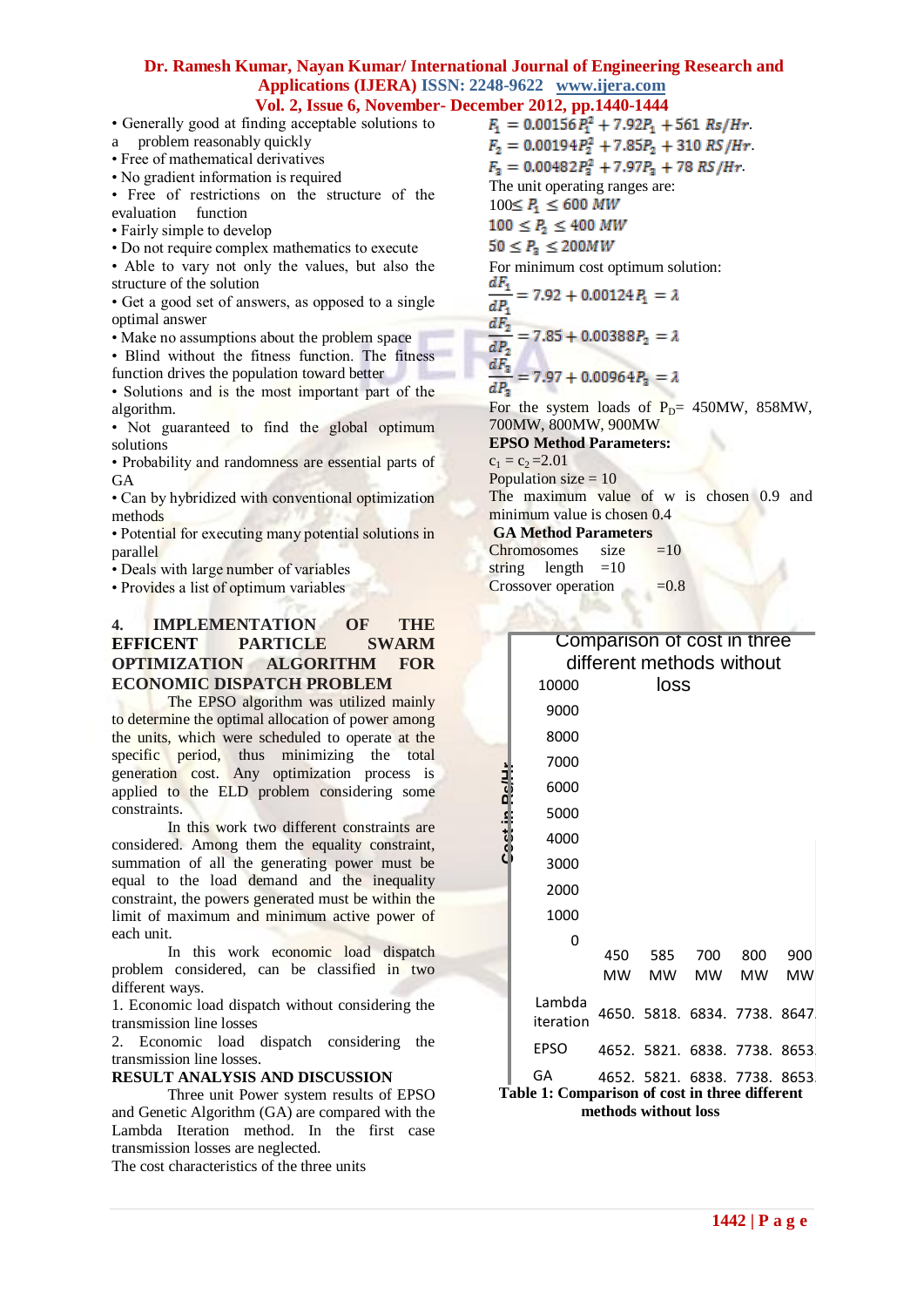

**FIG 2: Comparison of cost in three different methods with loss**

#### **5. CONCLUSION**

Lambda-iteration Method used for Economic Load Dispatch is better but the problem converges when the Lambda value is selected within the feasible range. The cost characteristic takes much number of iterations to converge. In EPSO and GA method for ELD problem, the cost characteristic converges in less number of iterations. The EPSO method was successfully employed to solve the ELD problem with all the constraints. The EPSO algorithm has been demonstrated to have superior features including high quality solution, stable convergence characteristics, and less computation time. Many non-linear characteristics of the generators can be handled efficiently by the proposed method. The comparison of results for the test cases clearly shows that the proposed method was indeed capable for obtaining higher quality solution efficiently for ELD problems.

#### **LIST OF ABBREVIATIONS AND SYMBOLS Abbreviations**

- ED Economic dispatch
- GA Genetic algorithm
- PSO Particle swarm optimization
- ELD Economic load dispatch
- EPSO Efficient Particle swarm optimization
- TS Tabu search

### **Symbols**

 $F_t$  - Total fuel cost

N - Number of online generators committed to the operating system

 $P_i$ - Power output of i<sup>th</sup> generator.

 $F_i(P_i)$  - Fuel cost characteristics of the i<sup>th</sup> generator

 $P_D$ -Total power demand

P<sub>L</sub> - Total transmission loss

- Bmn Co-efficient of Transmission loss formula.
- $P_{i \text{max}}$  Maximum generation capacity of the i<sup>th</sup> generator

P<sub>imin</sub> - Minimum generation capacity of the i<sup>th</sup> generator.

- n Number of particles in a group
- m Number of members in a particle
- t Pointer of iterations (generations)
- ω *-* Inertia weight factor
- $C_1$ ,  $C_2$  Acceleration constant

rand(), rand() - Uniform random value in the range  $[0,1]$ 

 $V_{id}^{(t)}$ - velocity of particle i at iteration 't',

 $V_d^{min} \leq V_{id}^{(t)} \leq V_d^{max}$ 

 $X_{id}^{(t)}$ - current position of particle i at iteration 't'

A<sub>i</sub>, B<sub>i</sub>, C<sub>i</sub> - Fuel cost coefficients

## **REFERENCES**

- [1]. Rania Hassan, Babak Cohanim and Olivier de Weck "A copmarision of particle swarm optimization and genetic algorithm" American Institute of Aeronautics and Astronautics, 2004
- [2] Wood AJ, B.F.Wollenberg Power Generation Operation and Control. John Wiley & Sons: New York, 1984.
- [3] Liu D, Cai Y. Taguchi method for solving the economic dispatch problem with nonsmooth cost functions. IEEE Transactions on Power System 2005
- [4] D.P.Kothari and J.S.Dhillon, Power<br>system optimization  $(2<sup>nd</sup>$  printing) system optimization  $(2<sup>nd</sup>$  printing) prentice- hall of India, NEW DELHI(2006)
- [5] Maurice Clerc, Particle swarm optimization. ISET Ltd.,Great Britain and the United States, 2006.
- [6] D. C.Walters and G. B. Sheble, "Genetic algorithm solution of economic dispatch with valve point loading", *IEEE Trans. on Power Systems*, vol.10, No.8, pp. 1325- 1332, Aug. 1993.
- [7] M. Sudhakaran, Dr S M R Slochanal, "Integrating Genetic Algorithms and Tabu Search for Emission and Economic Dispatch Problems", *IE (I) Journal –EL*, vol 86, pp.39-43, June 2005.
- [8] R. C. Eberhart and Y. Shi, "Comparison between genetic algorithms and particle swarm optimization," *Proceedings of IEEE Int. Conference on Evolutionary Computation*, pp.611–616, May 1998.
- [9] Nidul Sinha, Chakrabarti.R, and Chattopadhyay.P.K, "Fast Evolutionary Computing Techniques for Short-Term Hydrothermal Scheduling",*IEEE Trans. on Power Systems*, vol.18, No.1, pp. 214- 220, February 2003.